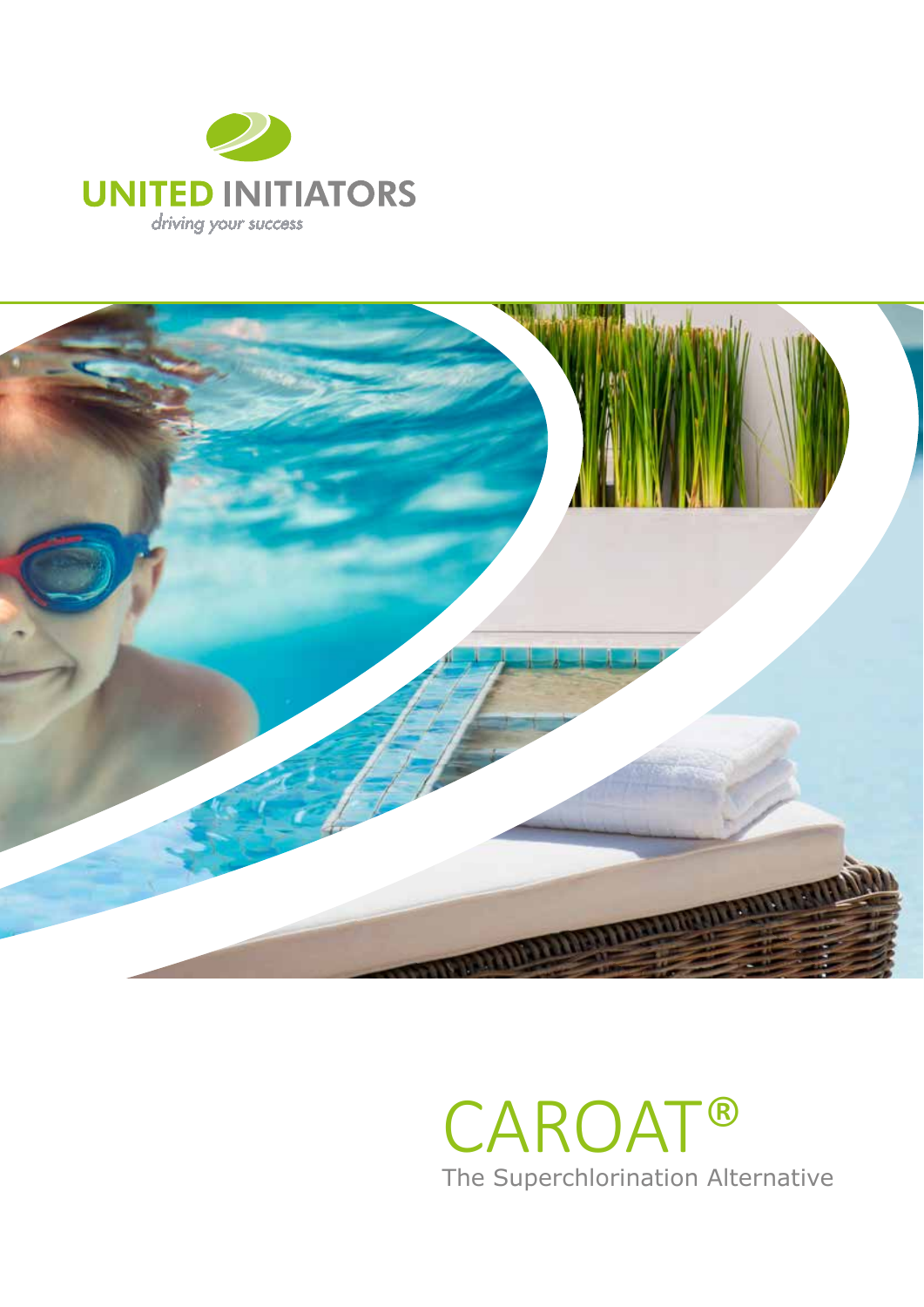# CAROAT® – The Superchlorination Alternative

#### **What is Superchlorination**

In order to disinfect pool or spa water, a sanitizer is required to kill pathogenic bacteria and viruses within seconds of application. Although alternative methods are gaining in popularity and acceptance, there are several reasons why chlorine is by far the number 1 sanitizer used in pools and spas:

- it's time-tested
- it's quick and efficient

**•** it disinfects pool and spa water by killing nearly every microorganism that can cause a disease As contaminants build up in the pool water, they combine with chlorine based sanitizers in the water to form undesired and noxious "combined chlorine" types of compounds. Two of these unwanted types of compounds are halogen amines and trihalomethanes (THM).

## **Chloramines and Trihalomethanes– Hazardous Side Effect of Chlorine Treatment**

#### **Chloramines**

These chemicals have the typical chlorine odor of pools and cause irritation of eyes and skin. In addition, they have a tendency to turn crystal clear pool water cloudy and hazy. Chloramines are formed by the reaction of chlorine and amines according to the following formulas (considering ammonia as an example for the amine species):

 $HClO + NH<sub>a</sub>$   $\rightarrow$   $H<sub>2</sub>O + NH<sub>2</sub>Cl Monochloramine$  $HClO + NH<sub>2</sub>Cl$   $\rightarrow$   $H<sub>2</sub>O + NHCl<sub>2</sub> Dichloramin$ 

The chemical oxidization potential of chloramines is lower than the original hypochlorite and therefore its effectiveness as a sanitizer is minimized. When contaminant levels con-tinue to increase in the water, the halogen sanitizer is significantly reduced in efficiency. This can lead to poor water quality and other issues associated with algae.

#### **Trihalomethanes (THMs)**

These are compounds such as chloroform (CHCl3) and related species. They are formed, for example, by the reaction of chlorine and the acetyl group which are present in the pool waters' contaminants. THMs are volatile chemicals, which are proven to be present in the breathing zone of the swimmer and are easily inhaled. Chloroform is classified as a suspected human carcinogen and may cause birth defects. The allowed limit of chloroform in drinking water is extremely low in almost every country around the world.

### **Shock Treatment of Chlorine Sanitized Pools**

Superchlorination or "shocking" is an industry standard used to eliminate the collective byproducts which are formed by the sanitizer. In this process, the chlorine concentration is raised to about ten times the normal level in order to reach what is known as the "breakpoint". At this point, the chloramines are broken down according to the following equation:

 $3$  HClO + 2 NH<sub>3</sub>  $\rightarrow$  N<sub>2</sub>+ 3 HCl + 3 H<sub>2</sub>O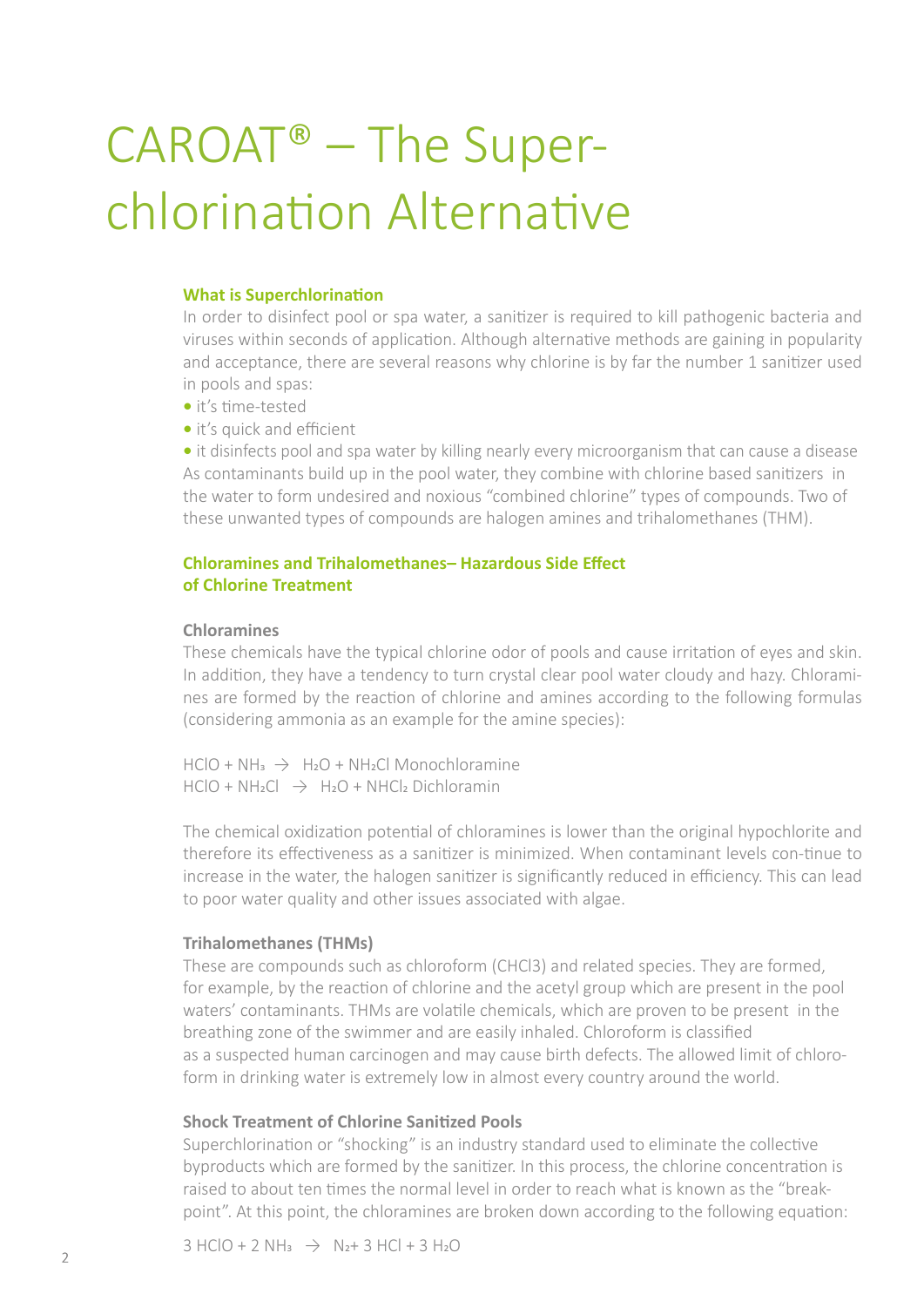

#### **Superchlorination Has Several Significant Disadvantages**

#### **Formation of Chloramines and THMs**

Chlorine will combine with the organic contaminants, which are continuously introduced into the water, to form chloramines and THMs also after the breakpoint has been reached. Realistically, the pool water can never be completely free of chloramines and THMs.

#### **Difficulties to Reach the Breakpoint**

The proper amount of chlorine needed to reach the breakpoint is not easy to find. The effective chloramine level in the pool increases by the addition of chlorine. If the breakpoint is not reached only the concentrations of the undesirable substances are increased.

#### **Significant Downtimes and Dechlorination**

High chlorine levels in the pool can cause significant downtime before the water returns to normal levels and is safe to reenter. In worst case, it may even be required to dechlorinate the water.

#### **Bleaching of Pool & Spa Surfaces**

High chlorine levels in the pool can damage and fade pool surfaces and vinyl liners.

| <b>PHYSICAL PROPERTIES OF CAROAT<sup>®</sup></b> |                   |                                                                       |                      |  |
|--------------------------------------------------|-------------------|-----------------------------------------------------------------------|----------------------|--|
| Parameter                                        | Unit              |                                                                       | Comment <sup>1</sup> |  |
| Active Oxygen                                    | $\%$              | < 4.5 / 4.7                                                           | S/T                  |  |
| Moisture                                         | $\%$              | < 0.3                                                                 |                      |  |
| <b>Bulk Density</b>                              | g/cm <sup>3</sup> | 1.10                                                                  |                      |  |
| Particle Size Distribution                       |                   | $> 0.8$ mm: 0-2%<br>$> 0.1$ mm < 0.8 mm; 90-100%<br>$< 0.1$ mm: 0-10% |                      |  |
| Solubility in water (20 °C)                      | g/                | 260                                                                   | approx               |  |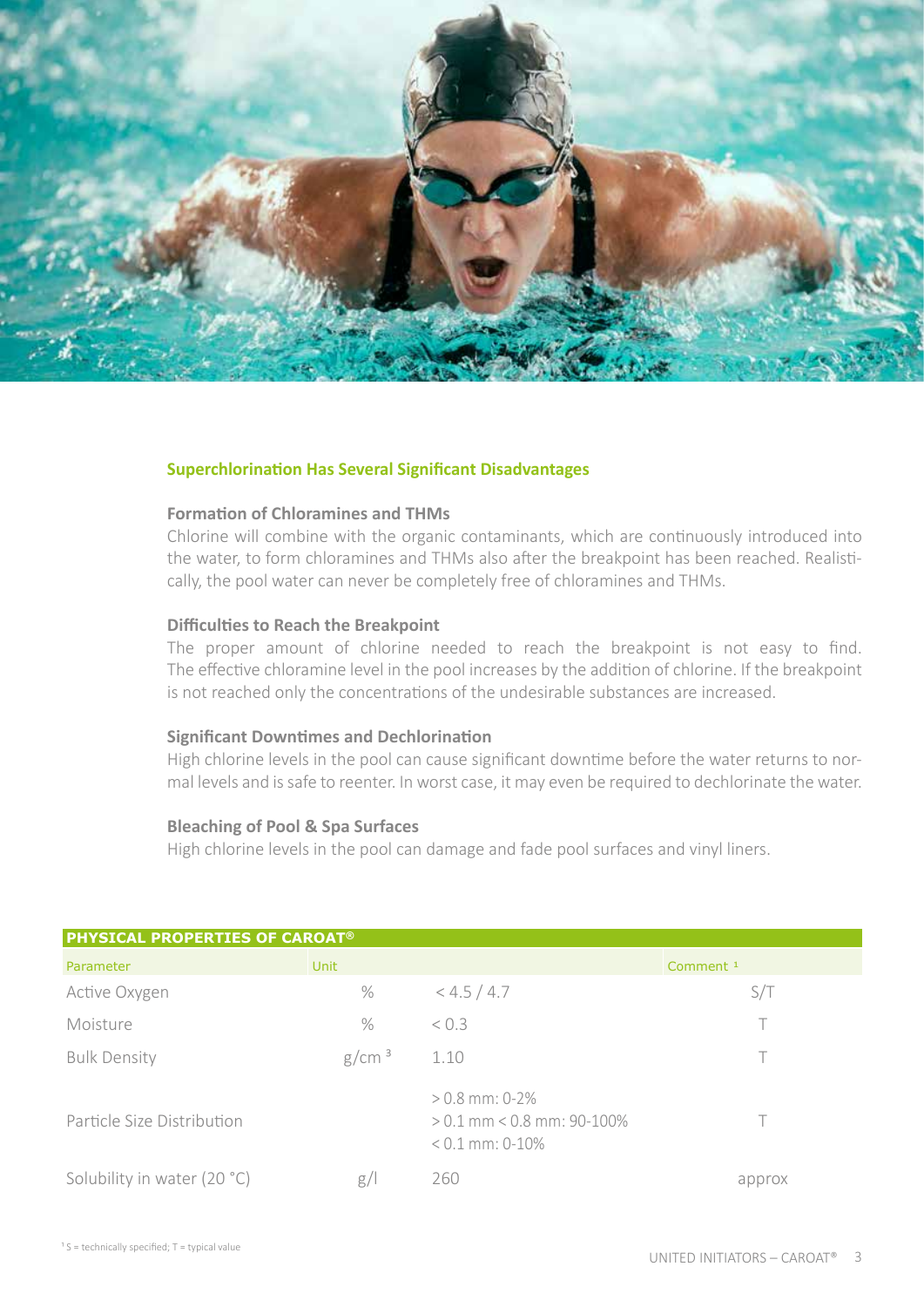## Why use CAROAT®

CAROAT® is the solution of choice to solve the problems which are caused by superchlorination. CAROAT® is a potassium monopersulfate triple salt with the composition 2 KHSO<sub>5</sub> · KHSO<sub>4</sub> · K<sub>2</sub>SO<sub>4</sub>.

CAROAT<sup>®</sup> is the only stable and safe carrier of the desired active compound KHSO<sub>5</sub>, which is characterized by the following:s:

- odorless
- fast dissolving
- a powerful oxidizer (high oxidation potential)
- oxygen-based, doesn't contain chlorine
- unaffected by UV degradation
- compatible with sanitizers based on chlorine, bromine and other non-halogen based alternatives

CAROAT® is a non-chlorine oxidizer used for shock treatment applications. It has all the positive functionality of a chlorine oxidizer while avoiding the negative side effects.

## **Advantages of Using CAROAT®**

#### **No Chloramines or Chlorine Odors**

TCAROAT® is oxygen-based. It contains no chlorine and therefore does not result in chloramine formation or chlorine odor. Actually the opposite! CAROAT® accelerates the degradation of chloramine produced by the chlorine sanitizer.

### **No Unhealthy THMs**

The high oxidation potential of CAROAT® is based on oxygen, not on chlorine. Therefore, hazardous THMs such as chloroform, can't be formed by CAROAT®.

### **Increases Efficiency of the Sanitizer**

CAROAT® helps the already present chlorine to remain in its free state so that it can do its job of killing bacteria and viruses. There is no need to increase the chlorine level!

### **Sparkling Clear Water**

CAROAT® significantly improves water clarity by producing sparkling clean and crystal clear water. CAROAT<sup>®</sup> is aggressive in eliminating swimmer waste and other contami-nants. In addition, it won't damage the vinyl liners of your pool and does not bleach the surfaces – no more fading!

#### **Same Day Shock and Swim**

Pool use can be resumed after a short waiting period. No significant downtime, which can be especially troublesome in commercial pools!

### **Can Be Used Day and Night**

CAROAT® is unaffected by UV degradation and therefore can be used day or night.

#### **Harmless, non-toxic**

CAROAT® is approved and widely used to treat drinking water around the world.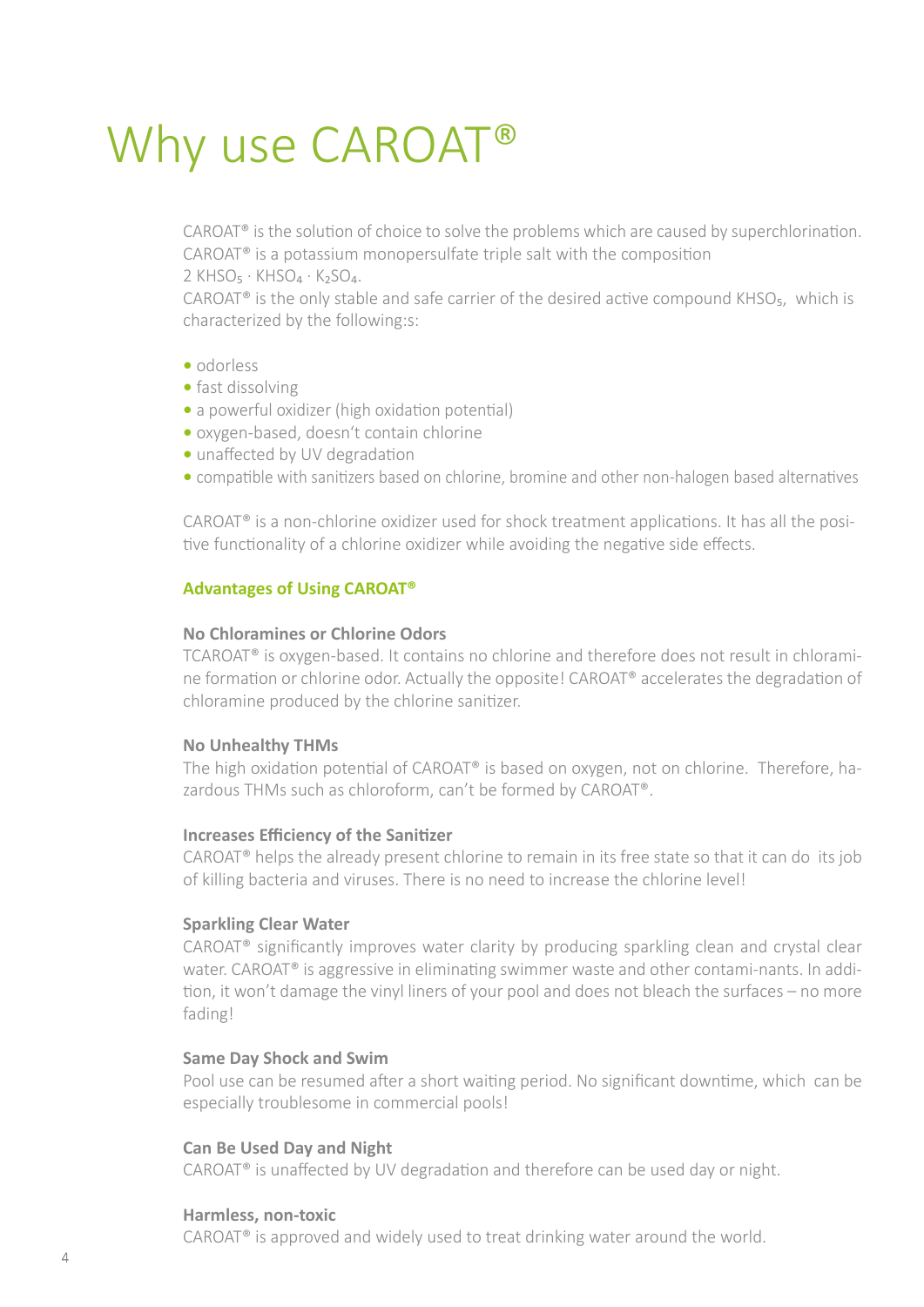## **CAROAT® as a "Preventative Shock Agent"**

CAROAT® used on a regular basis can be your "preventative shock agent". CAROAT® will give:

- better water quality
- longer periods of uninterrupted swim time
- a more manageable maintenance schedule

### **Using CAROAT® as Part of a Sanitizer as a Comprehensive System**

CAROAT® does not replace sanitizers since the sanitizer is designed to kill a broad spectrum of bacteria and viruses. However, CAROAT® works well with all commonly used sanitizers, such as chlorine, bromine and other non-halogenated alternatives.

### **CAROAT® with Chlorine Sanitizers**

Combines the proven sanitizing capabilities of chlorine with the superior oxidizing power of CAROAT®. This eliminates the drawbacks associated with chlorine shocking. The advantages are:

- effective with ALL forms of chlorine
- safe and easy to use
- easier to transport than liquid chlorine bleach

(1 pound per 1 gallon / 1 kilo per 8.3 liters

**•** produces sparkling clear water

### **CAROAT® with Bromine Sanitizers**

This is an excellent non-chlorine system. CAROAT® not only acts as an oxidator of all contaminants. It's also a regenerator of the active bromine sanitizer from the inert bromide ion according to the formula below. When compared to chlorine system, less bromide sanitizer is consumed overall.



CAROAT® is effective with ALL forms of bromine CAROAT® is safe and easy to use.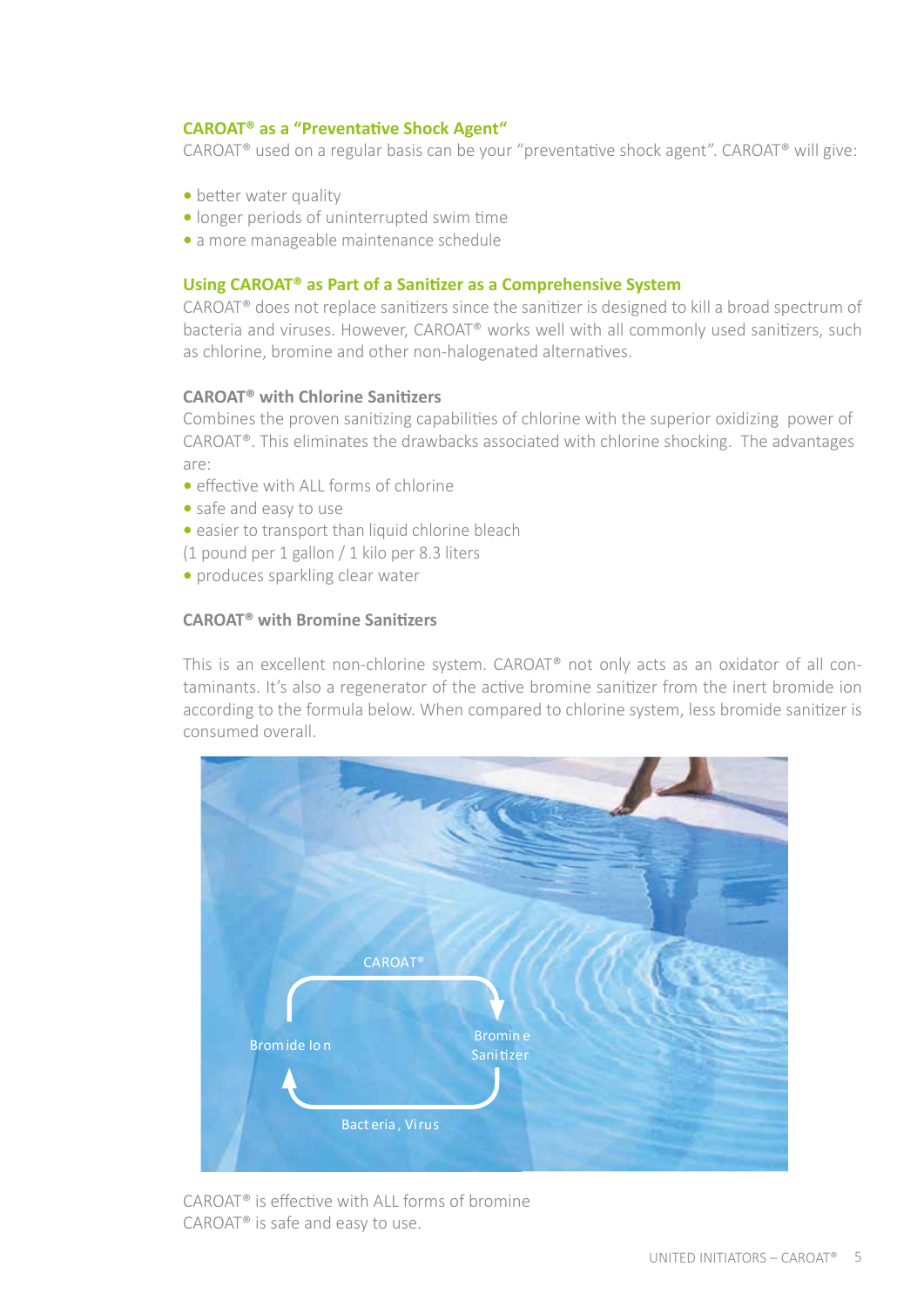## How to use CAROAT®

### **Dose and Frequency**

Recommendations for pool treatment:

- 1.5 pounds per 10,000 gallons / 18 grams per 1,000 liters
- use weekly for preventative pool care
- use as shock treatment after heavy use, rain and wind storms
- more frequent and higher doses may be useful in commercial pool applications

Recommendations for spa treatment:

- 1-2 ounces per 250 gallons / 15 30 grams per 500 liters
- oxidize with non-chlorine shock after each use

Due to its acidic nature, regular use will also lower the pH and the total alkalinity of the water. Soda ash and/or Sodium Bicarbonate should be added to maintain acceptable pH levels.

#### **Water Testing**

- No interference will be detected when using OTO test kits
- Minimal interference with free chlorine readings on DPD#1 tests
- DPD#3 reacts with the potassium in the total chlorine test which gives a false high combined chlorine reading, but there are test kits available to eliminate monopersulfate interference.

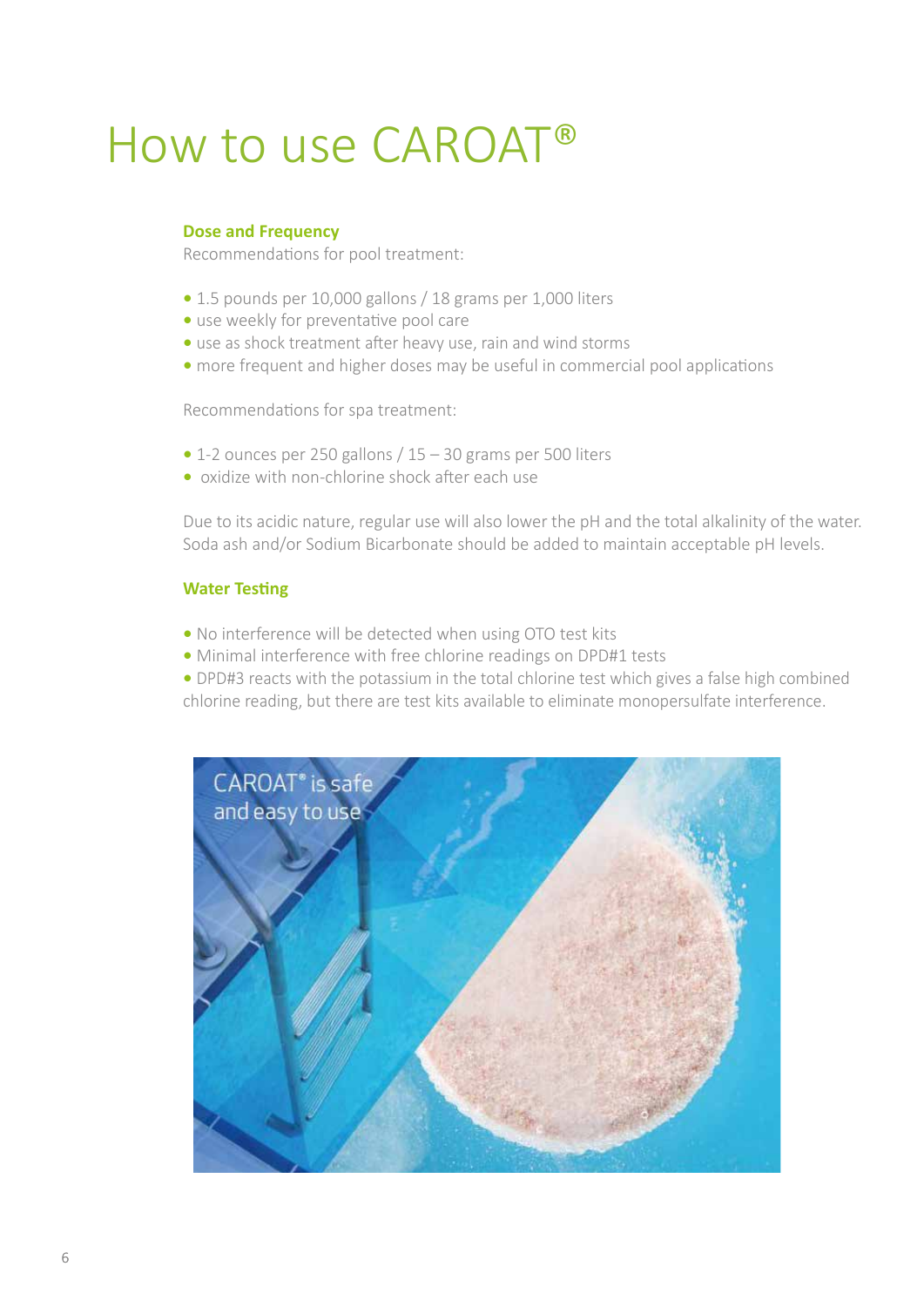**•** There is no interference with free chlorine readings. When using test strips, the service professional should be aware that potassium can react with total chlorine and bromine tests.

## **Transition Plan – to Stop Superchlorination and Switch to Using CAROAT®**

1. Stop chlorine shocking. Check water balance and sanitizer level.

2. Add CAROAT<sup>®</sup> for 5-8 weeks according to the following plan.

Dose:

Initial dose 1.5 – 2.0 pounds per 10,000 gallons / 18 grams per 1,000 liters Regular dose 1.5 pounds per 10,000 gallons / 18 grams per 1,000 liters

| <b>Frequency</b>                                                       |             |  |  |  |
|------------------------------------------------------------------------|-------------|--|--|--|
| Pool Use                                                               | Frequency   |  |  |  |
| $\overline{ON}$<br>(more than 1,500 gallons / 5,700 liters per bather) | 1x per week |  |  |  |
| medium<br>$(500 - 1,500$ gallons $/ 1,900 - 5,700$ liters per bather)  | 2x per week |  |  |  |
| heavy<br>(less than 500 gallons / 1,900 liters per bather)             | 3x per week |  |  |  |

3. Monitor cloudiness, free available chlorine (FAC) residuals, combined available chlorine (CAC) residuals, combined chlorine odor, chlorine use and pH 4. Assess performanceare:

- has chlorine consumption decreased?
- are chlorine residuals easier to treat?
- has water clarity improved?
- have objectionable odors (caused by combined chlorine compounds) been reduced?
- does the water look and feel better?
- are bathers more comfortable (fewer complaints about burning eyes, odors, irritations)?
- have overall treatment and maintenance costs been affected?

CAROAT® – even when used on a regular basis as part of a comprehensive water treat-ment program – is not a cure for all water problems. Naturally there are other considerations:

- Circulation pumps and filters should be properly sized for adequate flow and pumping rates
- Water balance pH, alkalinity or calcium hardness levels
- Condition of the filter elements and media needs to be maintained properly to assure maximum effectiveness
- Regular vacuuming to prevent the buildup of particles that make the water cloudy

However, routine shocking with CAROAT® will yield a sufficient concentration of free sanitizer in the pool water. This minimizes issues that might occur from different chlorine or bromine compounds.